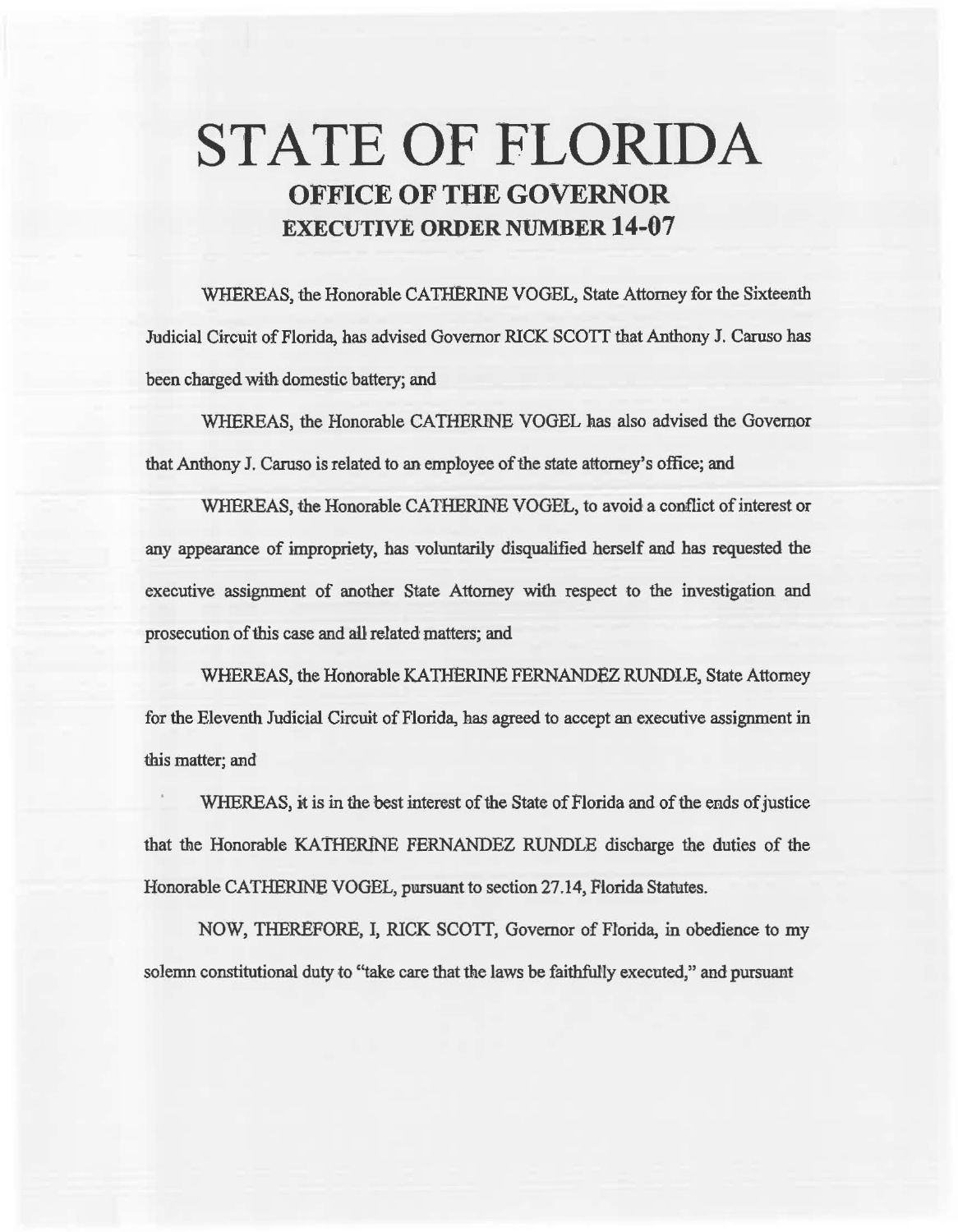to the Constitution and laws of the State of Florida, issue the following Executive Order, effective immediately:

### Section 1.

The Honorable KATHERINE FERNANDEZ RUNDLE, State Attorney for the Eleventh Judicial Circuit of Florida, referred to as the "Assigned State Attorney," is assigned to discharge the duties of the Honorable CATHERINE VOGEL, State Attorney for 1he Sixteenth Judicial Circuit of Florida, as they relate to the investigation, prosecution and all matters related to Anthony J. Camso.

## Section 2.

The Assigned State Attorney or one or more Assistant State Attorneys and Investigators, who have been designated by the Assigned State Attorney, shall proceed immediately to the Sixteenth Judicial Circuit of Florida, and are vested with the authority to perform the duties prescribed herein.

## Section 3.

All residents of the Sixteenth Judicial Circuit are requested, and all public officials are directed, to cooperate and render whatever assistance is necessary to the Assigned State Attorney, so that justice may be served.

### Section 4.

The period of this Executive Assignment shall be for one (1) year, to and including January 9, 2015.